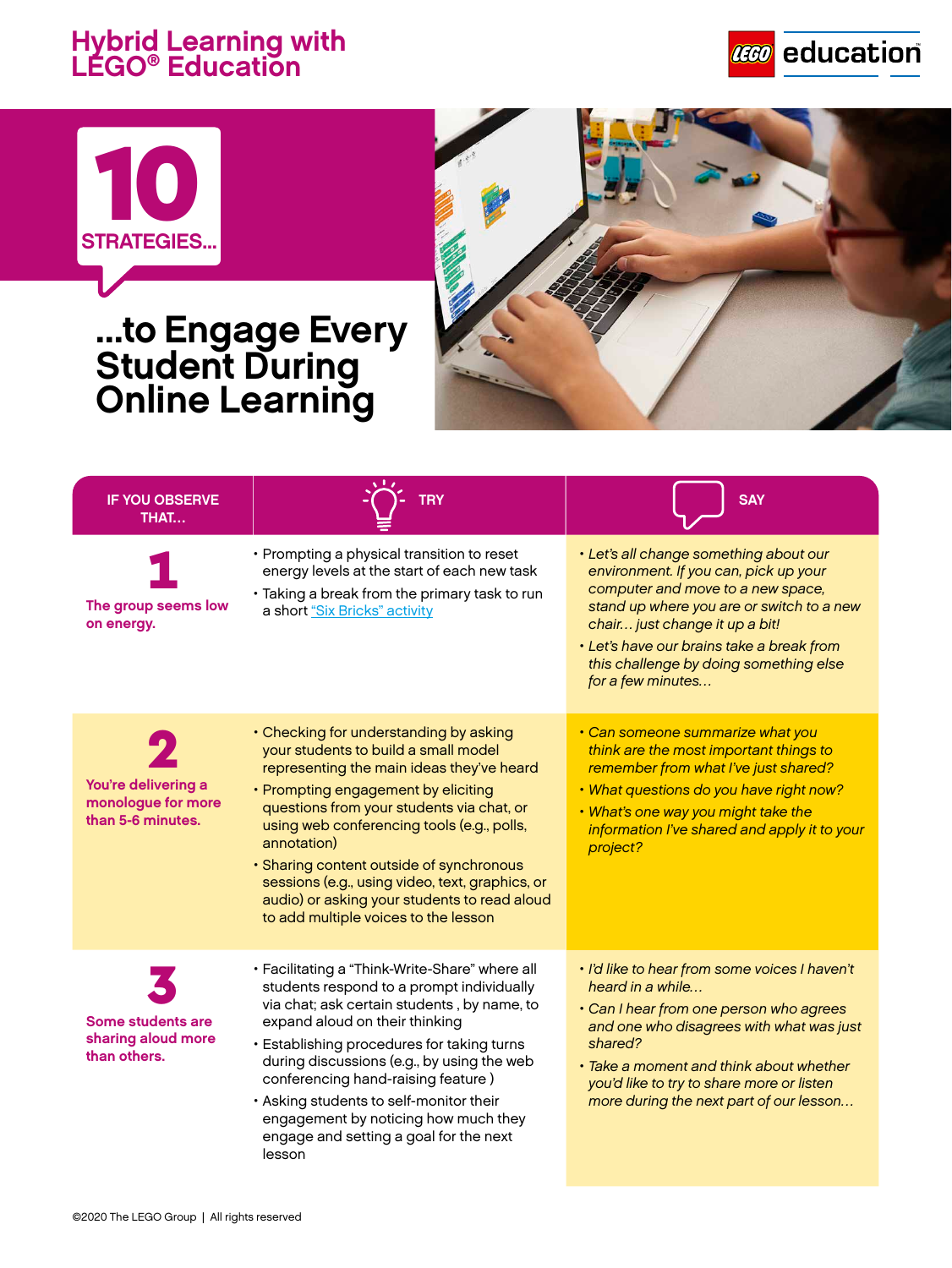## **CCO** education

 $\circ$ 

| • Asking your students to slowly hold their<br>models up to the camera to compensate<br>Hold it there good.<br>for lag<br>You're having difficulty<br>· Asking your students to share photos/<br>seeing or hearing<br>videos instead of livestream, and share their<br>students sharing their<br>thoughts in writing instead of audio<br>work.<br>• Asking your students to send you their code<br>we can try running it on my model?<br>so you can apply it to your build for a video<br>demonstration<br>· Asking your students to go around, sharing<br>one success they've had and one challenge<br>• What are you working on now?<br>they're facing on their current task<br>There's silence in a<br>• Providing your students with a discussion<br>been working through? What have you<br>small group breakout<br>checklist, outlining which topics to discuss,<br>tried so far?<br>room collaboration<br>before launching the breakout rooms<br>. What topics will you have to discuss as<br>session.<br>. Assigning roles within the groups - one<br>being the "status reporter" responsible for<br>forward?<br>updating you on the group's progress when<br>you join their breakout room<br>right now?<br>· Inviting students in need of extra support<br>• Before I send you into your group<br>to a breakout room for additional guidance<br>while the others begin their tasks<br>• When you head into your group<br><b>Some students arrive</b><br>• Hosting virtual office hours or 1-to-1 check-<br>clearly unprepared to<br>ins with students before the online lesson<br>workspace, I suggest that you start<br>succeed in the day's<br>to review their progress on assignments,<br>with this part to get going as quickly as<br>task.<br>troubleshoot tech issues, pre-teach, etc.<br>possible<br>• Great question - I saw another group<br>• Providing a checklist of places the students<br>can look to for help (e.g., peers, reference<br>a workable solution. Can you post that<br>documents)<br><b>Some students</b><br>• Using discussion threads during online<br>ask that group to share back with you?<br>are struggling<br>lessons as a place where students can ask | <b>IF YOU OBSERVE</b><br>THAT | <b>TRY</b>              | <b>SAY</b>                                                                                                                                                                                                                             |
|---------------------------------------------------------------------------------------------------------------------------------------------------------------------------------------------------------------------------------------------------------------------------------------------------------------------------------------------------------------------------------------------------------------------------------------------------------------------------------------------------------------------------------------------------------------------------------------------------------------------------------------------------------------------------------------------------------------------------------------------------------------------------------------------------------------------------------------------------------------------------------------------------------------------------------------------------------------------------------------------------------------------------------------------------------------------------------------------------------------------------------------------------------------------------------------------------------------------------------------------------------------------------------------------------------------------------------------------------------------------------------------------------------------------------------------------------------------------------------------------------------------------------------------------------------------------------------------------------------------------------------------------------------------------------------------------------------------------------------------------------------------------------------------------------------------------------------------------------------------------------------------------------------------------------------------------------------------------------------------------------------------------------------------------------------------------------------------------------------------------------------------------------------------------------------------------------|-------------------------------|-------------------------|----------------------------------------------------------------------------------------------------------------------------------------------------------------------------------------------------------------------------------------|
|                                                                                                                                                                                                                                                                                                                                                                                                                                                                                                                                                                                                                                                                                                                                                                                                                                                                                                                                                                                                                                                                                                                                                                                                                                                                                                                                                                                                                                                                                                                                                                                                                                                                                                                                                                                                                                                                                                                                                                                                                                                                                                                                                                                                   |                               |                         | • Can you hold that up to the camera again?<br>· I'd love for us to get a better look at that.<br>Can you take a quick video and upload it<br>to our folder, then send the link via chat?<br>• Why don't you send your code to me, and |
|                                                                                                                                                                                                                                                                                                                                                                                                                                                                                                                                                                                                                                                                                                                                                                                                                                                                                                                                                                                                                                                                                                                                                                                                                                                                                                                                                                                                                                                                                                                                                                                                                                                                                                                                                                                                                                                                                                                                                                                                                                                                                                                                                                                                   |                               |                         | . What have you done since I last joined?<br>. What are the biggest challenges you've<br>a group before you can move your ideas<br>. What would be most helpful for your group                                                         |
|                                                                                                                                                                                                                                                                                                                                                                                                                                                                                                                                                                                                                                                                                                                                                                                                                                                                                                                                                                                                                                                                                                                                                                                                                                                                                                                                                                                                                                                                                                                                                                                                                                                                                                                                                                                                                                                                                                                                                                                                                                                                                                                                                                                                   |                               |                         | workspaces, raise your hand if you'd like to<br>join me to discuss the assignment first                                                                                                                                                |
| working without<br>• Establishing a procedure for how groups<br>your support in their<br>"X," can you show and talk about what<br>can ask for help when you're with another<br>small group breakout<br>you're trying to do there?<br>group<br>sessions.<br>• Encouraging students to practice paying<br>attention to and learning from their peers<br>during collaborative worktime                                                                                                                                                                                                                                                                                                                                                                                                                                                                                                                                                                                                                                                                                                                                                                                                                                                                                                                                                                                                                                                                                                                                                                                                                                                                                                                                                                                                                                                                                                                                                                                                                                                                                                                                                                                                               | unproductively when           | questions across groups | struggling with this, and they figured out<br>question in the discussion forum, and I'll<br>· I'd like you all to stop for a minute -take a<br>look at what "X" is doing over in their video.                                          |